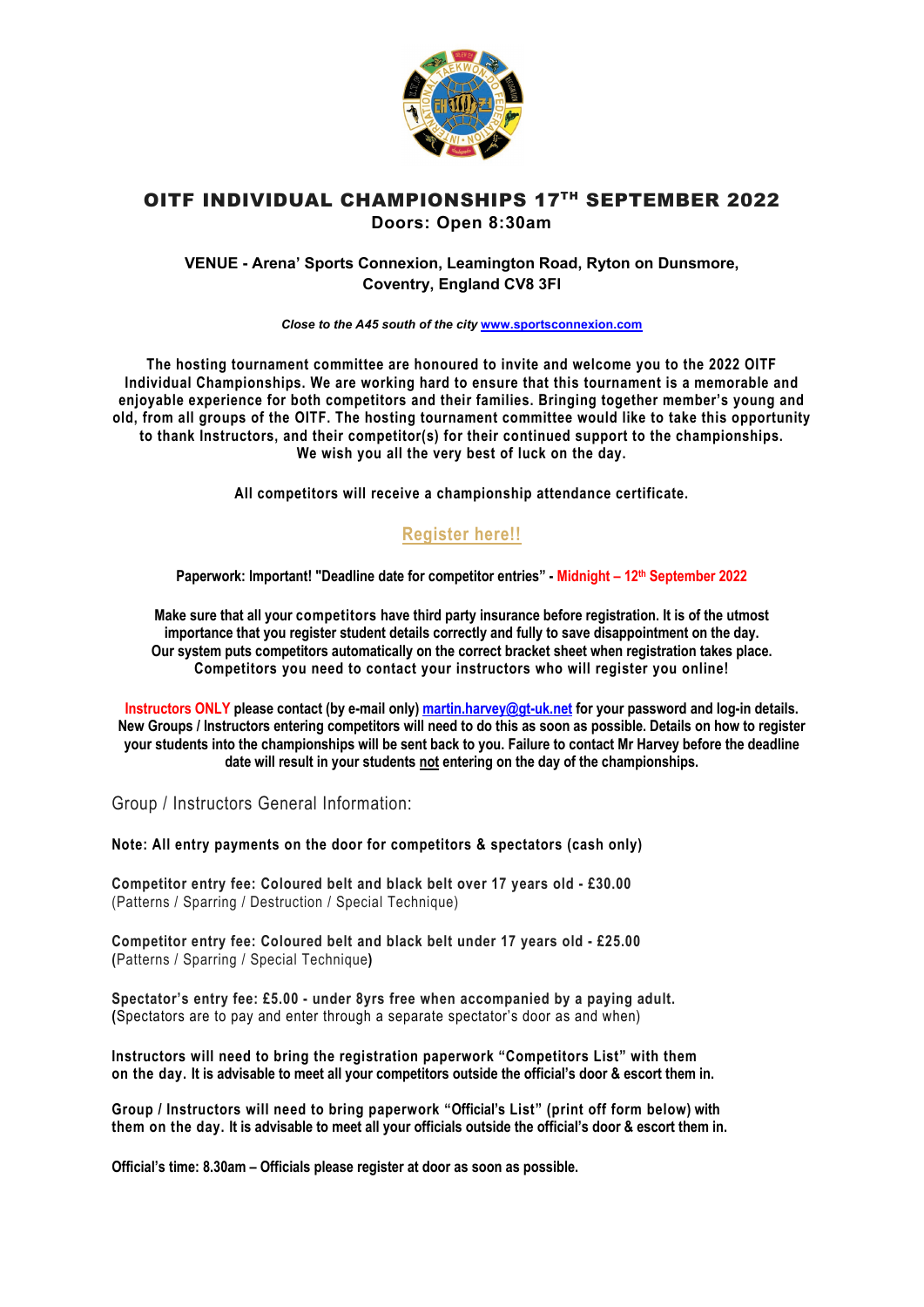**This Competition is for all Coloured & Black Belt competitors** 

**This Competition is for all age groups and belt ranks: Cadet, Junior, Adult, & Veteran**

**Tournament Categories made up of: Rank / Age / Weight / Height** 

**Cadet: 6-7yrs inclusive / 8-10yrs inclusive / 11-12yrs inclusive** (height)

**Junior: 13-16yrs inclusive** (weight)

**Adult: 17-39yrs inclusive** (weight)

**Veteran: 40+yrs** (weight)

**Weigh-in throughout the day (Holding Area)**

**Divisions:** 

**Coloured Belt: 10 - 7th kup / 6 - 4th kup / 3 - 1st kup**

**Black Belt: 1st degree / 2nd degree / 3rd degree / 4th degree and above** 

**N.B: In the case of an under whelming number of competitors in a division, the tournament host can address the tournament committee to alter the divisions for competition. Revised medal count will be necessary when amalgamating divisions.** 

Competitors Dress Code & Safety Equipment:

**Please wear club or group merchandise if you have it. There are facilities for all students to change into their Doboks on arrival. Please don't forget your belt! We suggest that any long hair is tied up and pulled back off the students face. If you have your own sparring gear please ensure you have it with you, and don't leave it at the venue! Any jewellery should be removed, or covered with plasters if it cannot be taken off. Please be advised though any jewellery worn is completely at your own risk.**

**Sparring competition, competitors must wear:** 

- **Sparring gear of an approved type (hands and feet)**
- **Head gear**
- **Mouth guard**
- **Groin guard protector must be worn INSIDE the dobok trousers**

**Competitors may optionally wear the following:** 

- **Shin protectors**
- **Breast protectors (female only)**

Officials Dress Code:

**Formal dress code of group / club/s identity** 

Format on the day:

**Students to register as a group / club/s, and will be taken through to the main hall, where they can rejoin their parents/guardians. We would recommend students get changed before hand in the main building (next to Arena) before entering. The tournament will open at approx. 9:30am (Oath & Codes of Conduct) There will be a holding area where competitor categories will be called out to remain until their category is ready to commence.**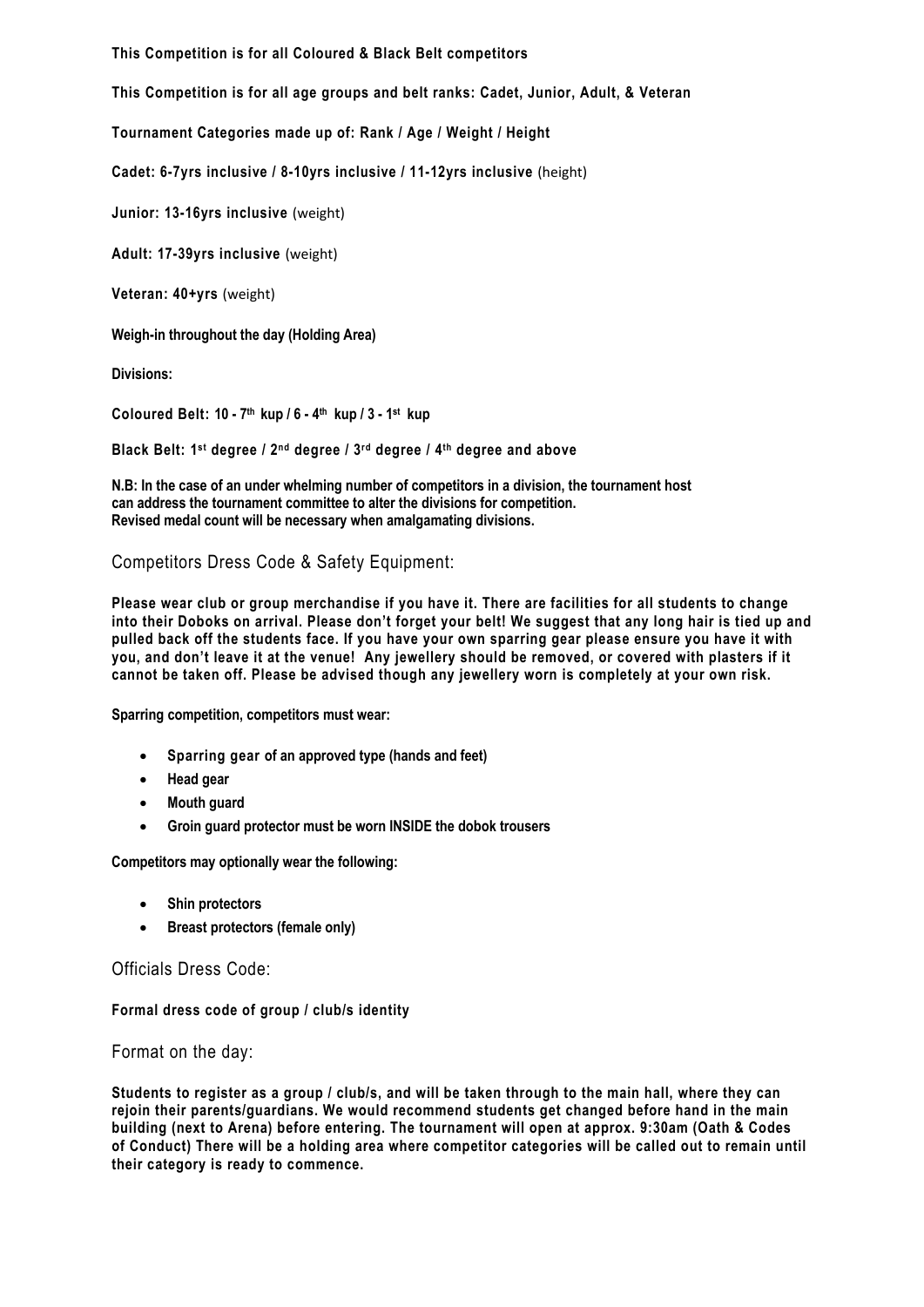**Medals will be presented during a number of ceremonies throughout the day.**

**Refreshments will be provided for all officials & welfare officers on the day.** 

**First Aid Station will be present on the day.** 

The venue:

Has free parking and there will also be the opportunity to purchase photographs and refreshments on the day.

#### Photographs/Video:

**Any parent/guardian wishing to take photographs or video need to sign a form when they enter the venue. There may also be a 3rd party professional photographer onsite, who will be taking photographs during the day. If students' photos are taken you can purchase these to take away on the day.**

#### Food/drinks:

**There is an outside cafeteria which sells hot and cold drinks, crisps, bacon and sausage sandwiches for you during the day should you need it.**

Travel:

Airport: Birmingham International (England)

Transport: Taxi 20 minutes to & from Venue & Hotels

Over-night stays please contact the following B'n'Bs & hotels, cheapest first....

**The Glengary - Tel: 024 7663 9683 web [www.theglengary.co.uk](http://www.theglengary.co.uk/)**

**Home Farm - Tel: 0247 6305139 web [www.homefarm-bnb.com](http://www.homefarm-bnb.com/)**

**Village Hotel Coventry - http[s www.village-hotels.co.uk/coventry](http://www.village-hotels.co.uk/coventry)** (recommended)

**The Chace Hotel - Tel: 0844 736 8607 web [www.corushotels.com/thechace](http://www.corushotels.com/thechace)**

**The Holiday Inn - Tel: 02476 301585 web [www.holidayinn.com/hotels/gb/en/coventry/cvtap/hoteldetail](http://www.holidayinn.com/hotels/gb/en/coventry/cvtap/hoteldetail)**

**Premier Inn - [www.premierinn.com/en/search!execute.action](http://www.premierinn.com/en/search!execute.action)**

**N.B: The OITF rules of competition can be found on the OITF web site. In the case of these championships Divisions and Categories may vary due to the nature of competition.**